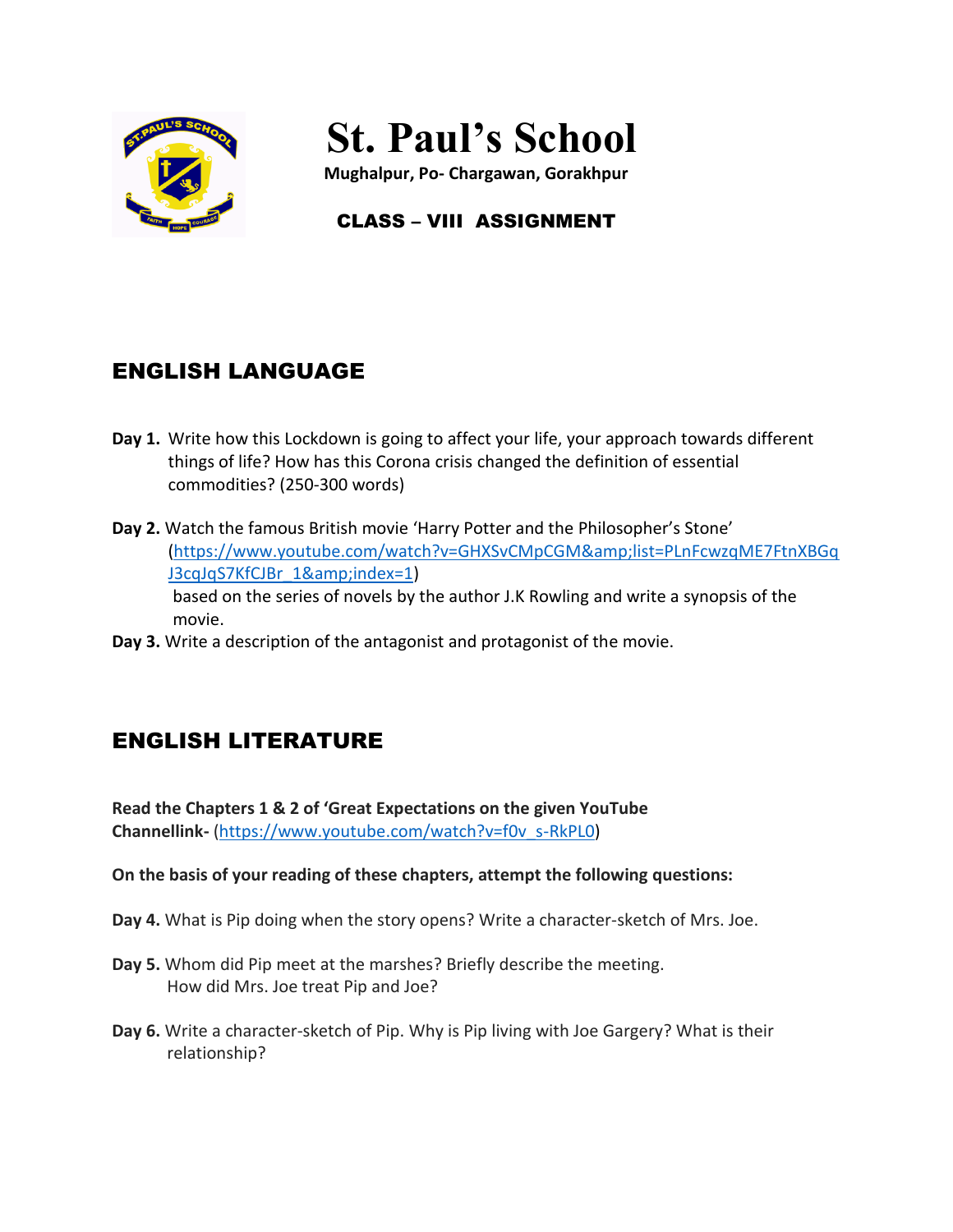# **HISTORY**

### *(Use Internet)*

- **Day 1.** Why do you think it's important to study History?
- **Day 3.** What do you think the disease with which we are dealing today will ever help our future to deal with their problems?

### **GEOGRAPHY**

### **DAY 1**

- 1. What is globe. Make a model of globe to show the continents and oceans.
- 2. In the map of India show all the states and their capitals.

### **DAY 2**

- 1. Draw the map of India to show its neighbouring countries and water bodies.
- 2. Which country has largest population in the world.
- 3. What do you mean by Death -Rate?
- 4. What is life expectancy.

### **Day-3**

- 1. What are the adverse effects of overpopulation?
- 2. On the world map mark five countries which have highest population.
- 3. Draw the latitudes and longitudes on a globe.

### **Refer to the below link for your answer**

[https://www.selfstudys.com/books/selina-publisher-solutions/english/8th/Geography-](https://www.selfstudys.com/books/selina-publisher-solutions/english/8th/Geography-Voyage/5756)[Voyage/5756](https://www.selfstudys.com/books/selina-publisher-solutions/english/8th/Geography-Voyage/5756)

# MORAL SCIENCE

**Day 1.** Write a prayer for healing of the Corona Virus patients all over the world.

**Day 4**. Draw two pictures depicting the way in which we can control the spread of Corona Virus.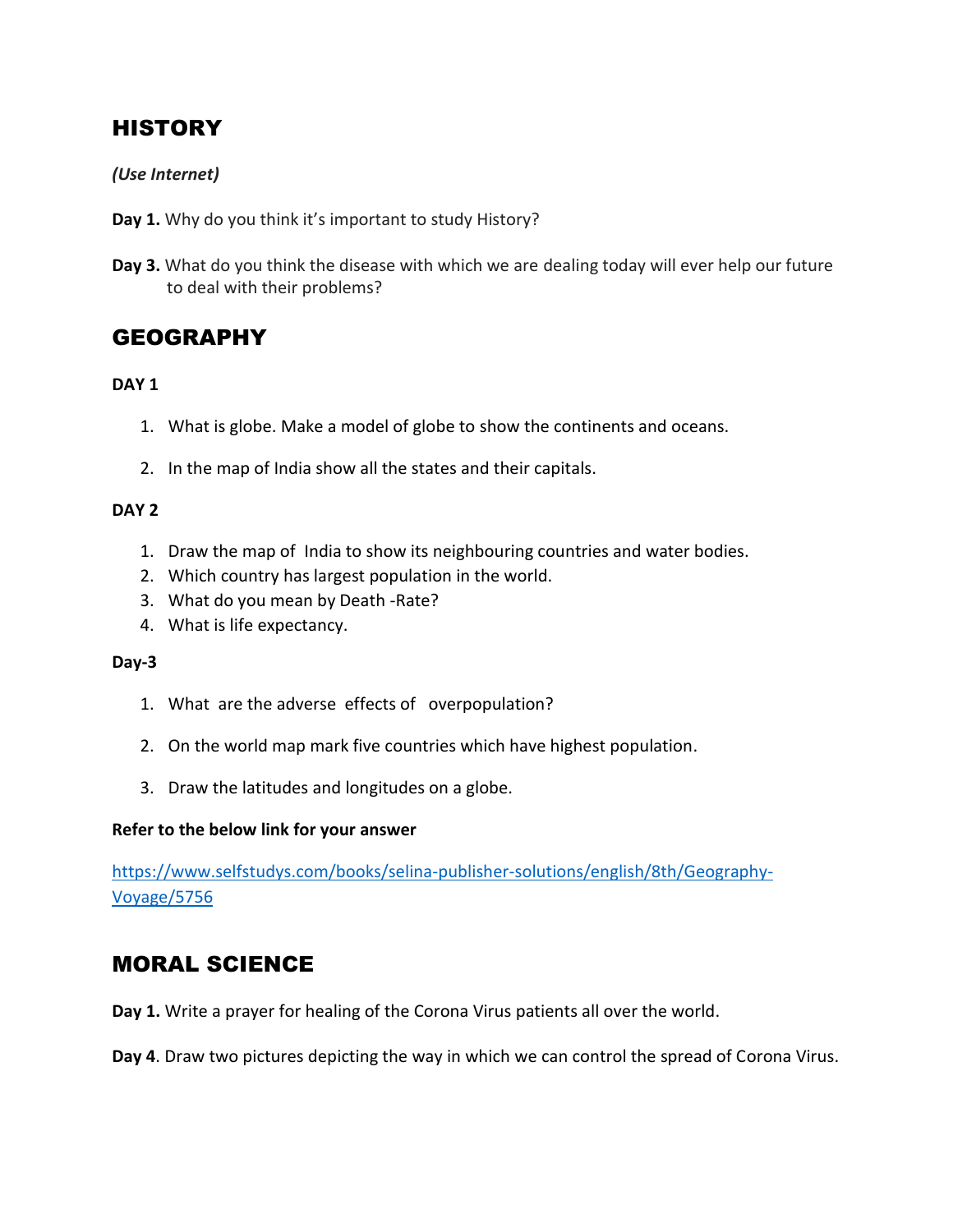### MATHEMATICS

**Maths Weekly Assignment With the help of the link provided solve the questions related to the following chapters :-**

**Day 1 & Day 2 –** Profit, Loss and Discount [\(https://www.math-only-math.com/support](https://www.math-only-math.com/support-files/worksheets-on-profit-and-loss.pdf)[files/worksheets-on-profit-and-loss.pdf\)](https://www.math-only-math.com/support-files/worksheets-on-profit-and-loss.pdf)

**Day 3 & Day 4 -** Exponents Exercise C (Que 1. to Que 33.) [\(http://ncert.nic.in/ncerts/l/heep208.pdf\)](http://ncert.nic.in/ncerts/l/heep208.pdf)

**Day 5 & Day 6 -** Simple Interest [\(https://www.math-only-math.com/worksheet-on-simple](https://www.math-only-math.com/worksheet-on-simple-interest.html)[interest.html\)](https://www.math-only-math.com/worksheet-on-simple-interest.html)

# PHYSICS

**Day 1 & Day 2:** Define the following terms:

Reflection, Laws of reflection, image, real and virtual images, spherical mirror, distance, speed, velocity, heat, sound, static electricity, motion, measurement, work, force, electroplating, time period, frequency, factor affecting time period.

### **Day 3 & Day 4**

Give reasons for the following:

- 1. Convex mirror is used as a rear-view mirror in vehicles.
- 2. Concave mirror is used as a shaving mirror.
- 3. Mercury is used as a thermometric liquid.
- 4. Rest and motion are relative terms.
- 5. Heat is the form of energy.
- 6. Sound requires a material medium for propagation.
- 7. Kinetic energy is zero for a body at rest.
- 8. Time period depends on the temperature.
- 9. Friction is necessary for us.
- 10. Clinical thermometer is used for measuring human body temperature.

### **Day 5 & Day 6**

Write differences between the following terms:

- 1. Heat and Temperature
- 2. Conduction and Convection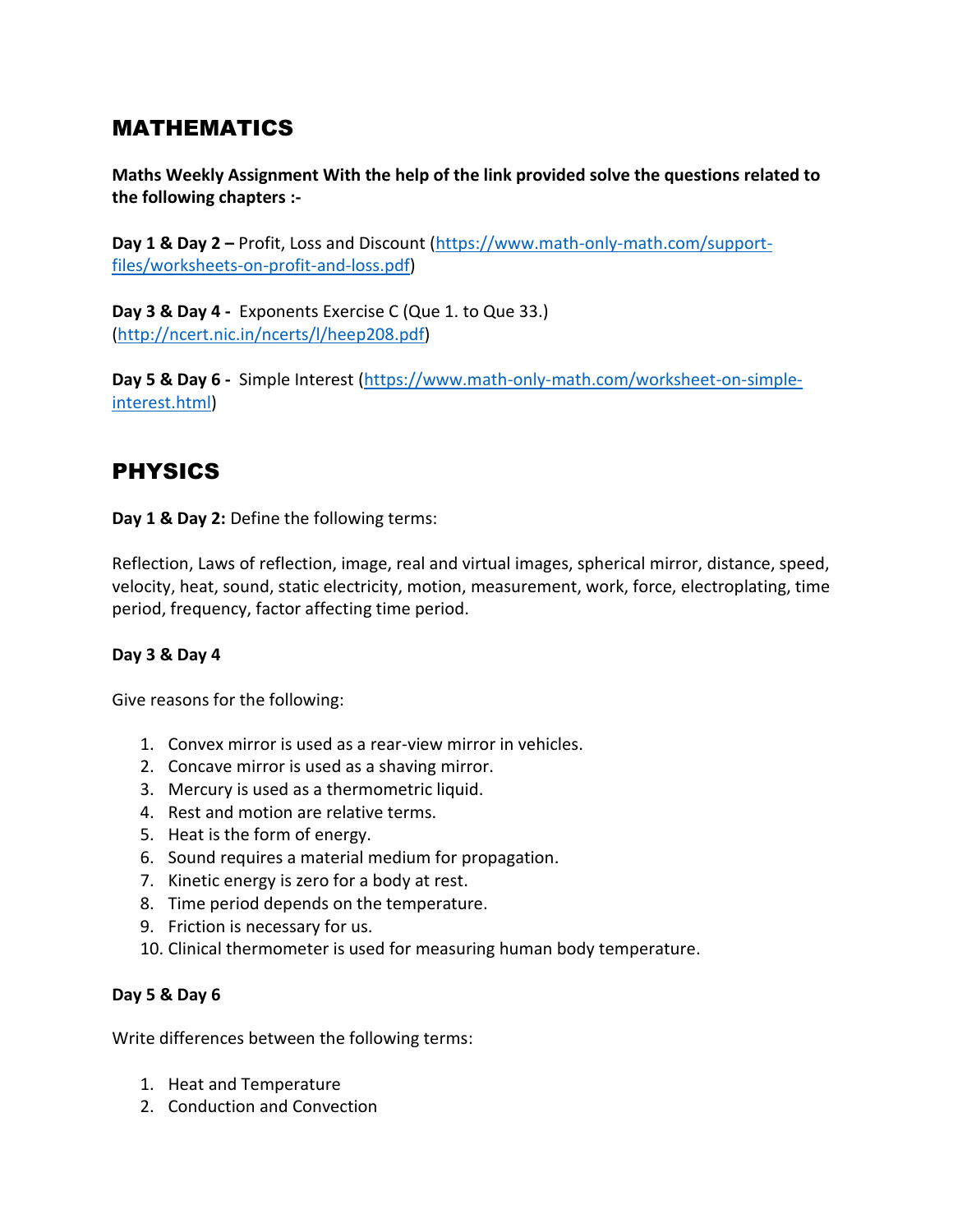- 3. Convex mirror and Concave mirror
- 4. Cell and Battery
- 5. Kinetic Energy and Potential Energy
- 6. Power and Work
- 7. Scalar quantities and Vector quantities
- 8. Star and Planet
- 9. Linear motion and Circular motion
- 10. Series circuit and Parallel Circuit

### *Note: Take the help of Internet to answer the above questions*

# **CHEMISTRY**



### **INSTRUCTION FOR THE STUDENTS:**

- $\triangleright$  Kindly take the help of your elders, internet and the previous years chemistry text book to prepair your project.
- $\triangleright$  If a diagram is required then draw it with proper labelling.
- $\triangleright$  Make sure that chemical formula of the compounds written is correct.
- $\triangleright$  Use colourfull pens or pencils to make the project innovative.
	- 1. Write the information and contribution of following chemist.
	- a) Antoine-Laurent Lavoisier
	- b) Madame Marie Curie
	- c) Dimitri Mendeleev
	- d) John Dalton
	- e) Ernest Rutherford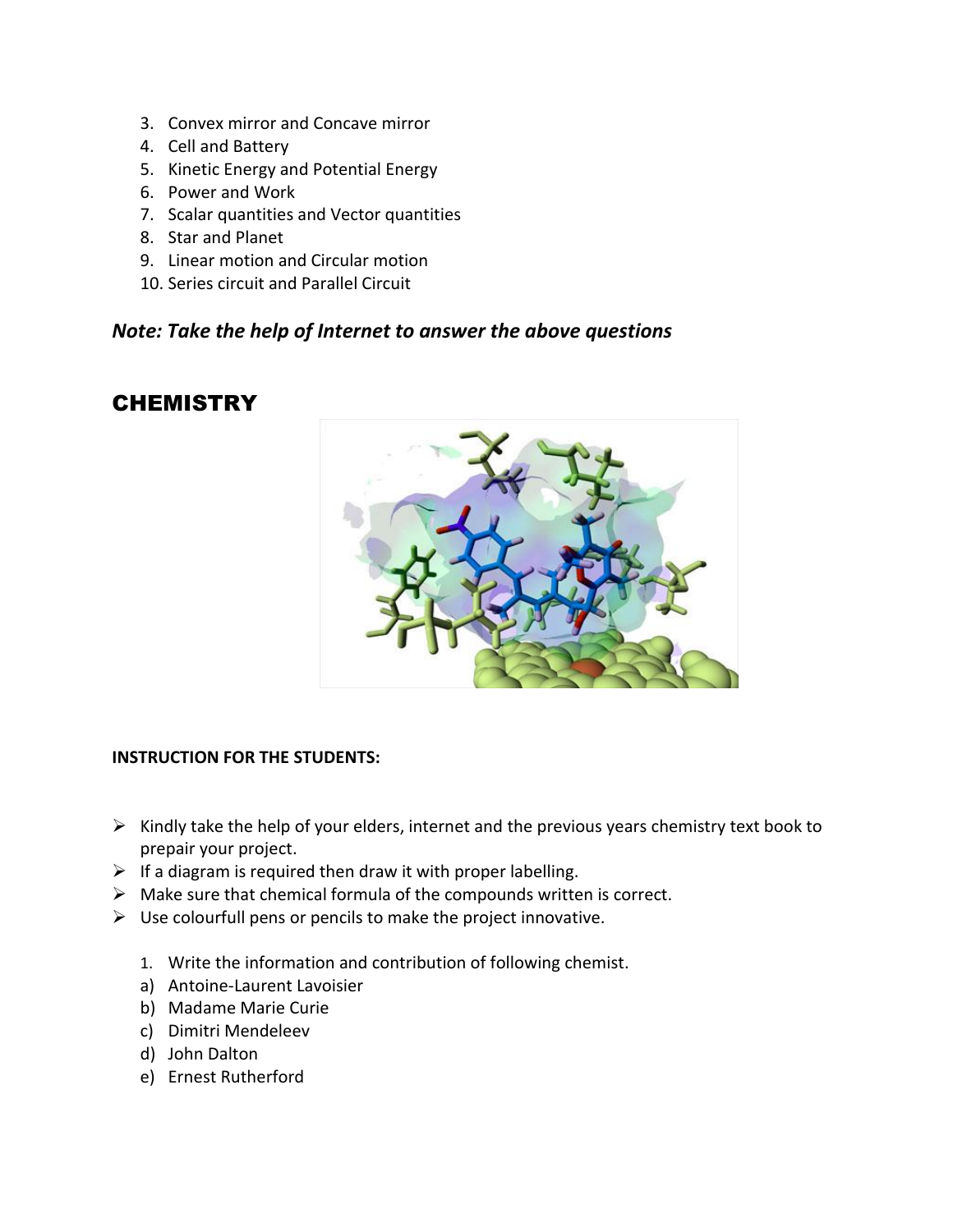### *Note : - (You can consult Class 6 text book or you can search on internet as various webistes gives their vital information.Take a picture of these chemists and paste it along with their description.)*

- 2. Draw well labelled diagram of the following cycle
	- a) Water Cycle
	- b) Carbon Cycle
- 3. Write the symbols and Latin name of the following elements:
	- a) Gold
	- b) Silver
	- c) Sodium
	- d) Potassium
	- e) Lead
- 4. Make a List of those substance in your house which you taste and classify in acid, base and neutral substance.
- 5. What is Solution? Give examples of those solutions which you can prepair in your house.
- 6. What do you mean by states of matter? Give examples of various matter around you which exist in different state.
- 7. Write a short essay on pollution in which you have to include various types of pollution around your society.(200 words)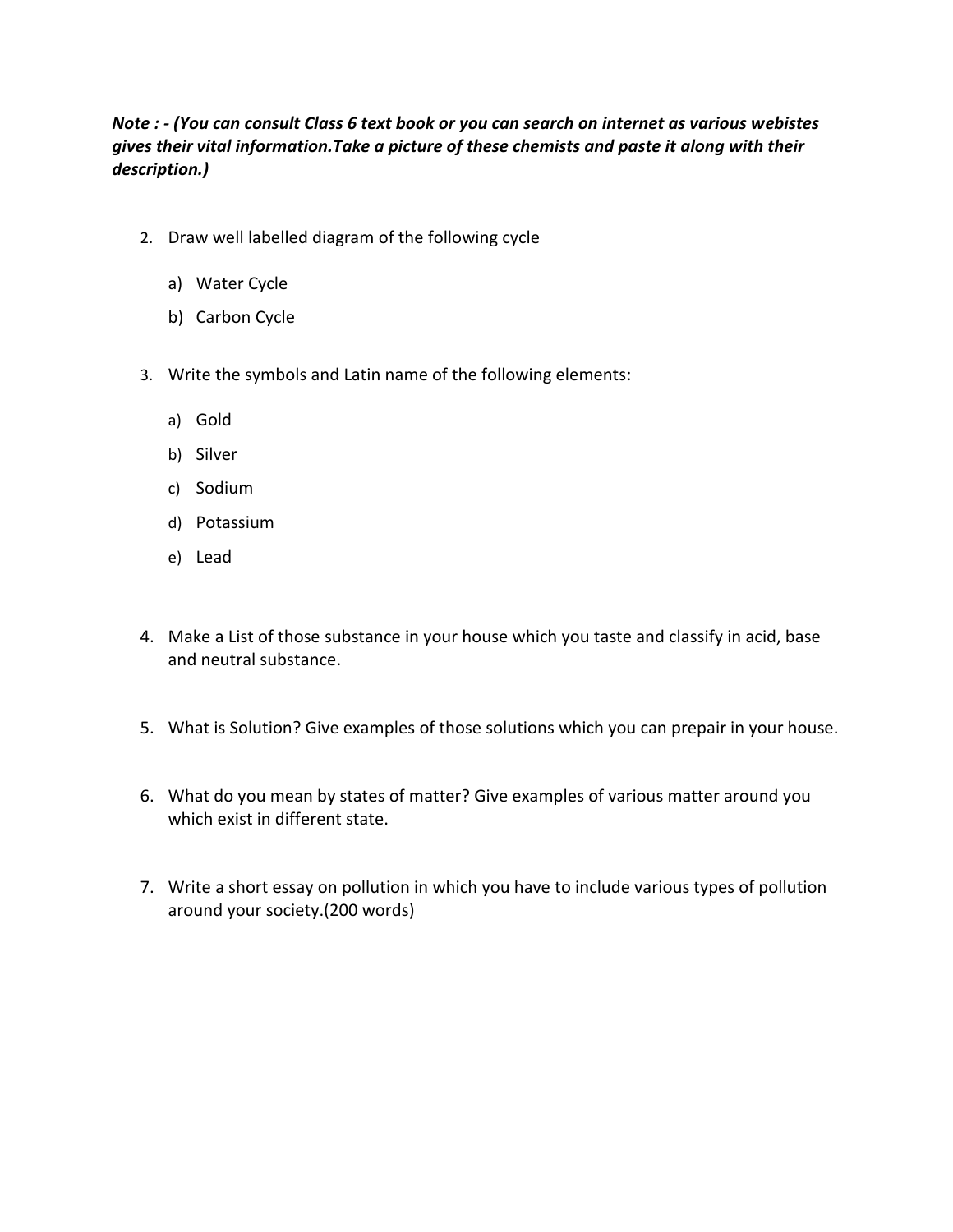### BIOLOGY



#### **INSTRUCTION FOR THE STUDENTS:**

- $\triangleright$  Kindly take the help of your elders, internet and the previous year's class 7 text book to prepare your project.
- $\triangleright$  If a diagram is required then draw it with proper labelling.
- $\triangleright$  Use colourfull pens or pencils to make the project innovative.
- 1. What is COVID 19, how does coronovirus disease spread, what are symptoms and preventive measures of this disease.
- 2. Draw well labelled diagram of the neuron.
- 3. Describe three kind of nerves giving example of each
- 4. Mention the three functions of spinal cord.
- 5. Write the role of chlorophyll in photosynthesis.
- 6. Define the following:
	- a) Organ
	- b) Dialysis
	- c) Meristematic tissue
- 7. Write a short note on pollution which is found in your locality.
- 8. Study how photosynthesis differ from respiration.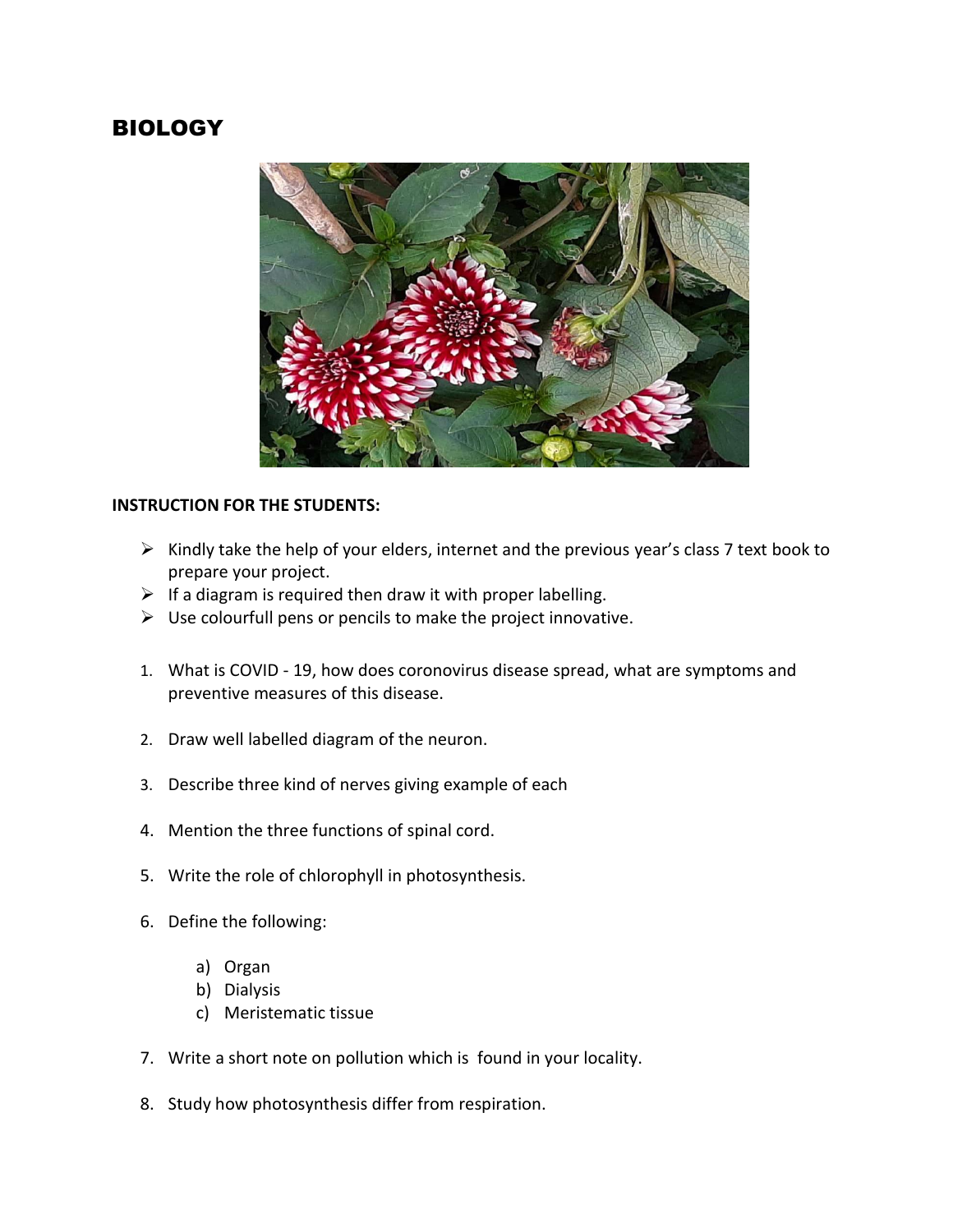### **HINDI**

**प्र01.** वर्तमान समय में चल रहे लॉकडाउन में बिताये गए समय तथा विश्व की ज्वलंत समस्या 'कोविड-19' पर अपने सुझाव दीजिए।

**प्र02.** ऋतुएं कितनी होती हैं? प्रत्येक ऋतुओं का नाम लिखकर किसी एक का चित्र बनाइए।

**प्र03.** गोले में दिए गए शब्दों में 'निर' उपसर्ग जोड़कर नए शब्द बनाइए



- **प्र04**. निम्नलिखित लोकोक्तियों के अर्थ लिखकर वाक्य प्रयोग कीजिए।
	- क. इस हाथ ले उस हाथ ले
	- ख. आप भला तो जग भला
	- $\overline{\mathbf{u}}$  कंगाली में आटा गीला
	- **घ**. बंदर क्या जाने अदरक का स्वाद
	- $\overline{\mathbf{s}}$ . नाच न जाने ऑगन टेढा

### SANSKRIT

- **प्र01.** 'भू' धातुरूप लट्, लृट्, लोट एवं लड्.लकार में याद करते हुए दो-दो बार अभ्यास लिखकर कीजिए।
- **प्र02.** 'कारक' की परिभाषा एवं इसके प्रकार चिहन सहित याद कीजिए।
- **प्र03.** 'मुनि' अथवा 'मति' शब्दरूप याद करके लिखिए।
- **प्र04**, निम्न शब्दों का सन्धि–विच्छेद कीजिए

देवेन्द्र, वसन्तोत्सव, सदैव, विद्यार्थीः, विद्यालयः।

**प्र05**. निम्नलिखित शब्दों के अर्थ लिखिए। यूयम्, वयम्, युवाम्, अस्माकम्, आवाम्, मम्, अहम्, सन्ति, भविष्यति, श्रुत्वा

### COMPUTER